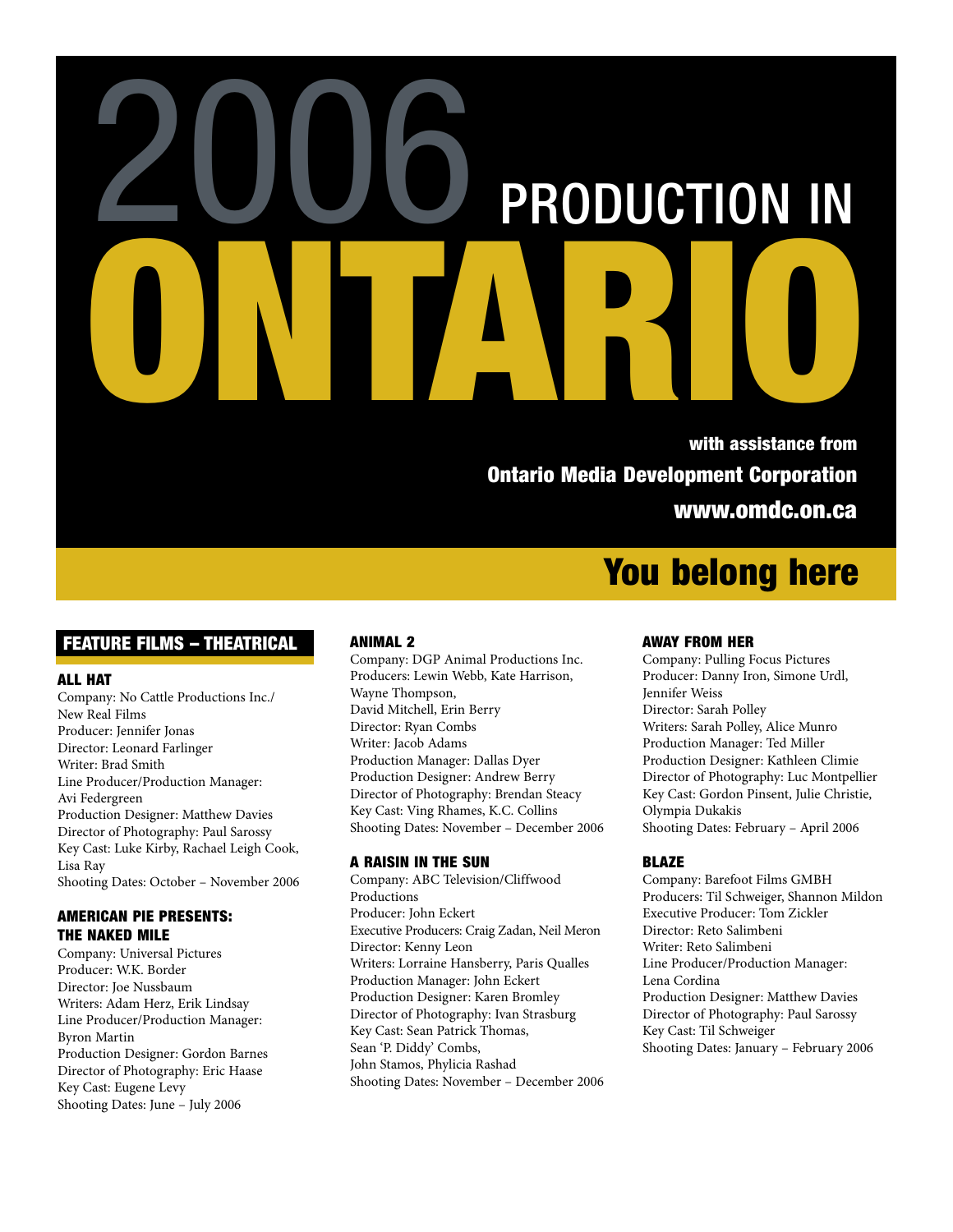## BOTTOM FEEDER

Company: Feeder Films Inc. Producers: Robert Wilson, Patrick Cameron, Harvey Glazer, Erin Berry Director/Writer: Randy Daudlin Production Manager: Eric Beldowski Production Designer: Andrew Berry Director of Photography: Edward Martinez Key Cast: Tom Sizemore, Wendy Anderson Shooting Dates: July 2006

#### BREACH

Company: Universal Pictures Producers: Robert F. Newmyer, Scott Kroopf, Scott Strauss Executive Producer: Adam Merims Director: Billy Ray Writers: Billy Ray, Adam Mazer, William Rotko Production Manager: Steve Wakefield Production Designer: Wynn Thomas Director of Photography: Tak Fujimoto Shooting Dates: January – February 2006

#### BREAKFAST WITH SCOT

Company: Miracle Pictures Producers: Paul Brown, Howard Rosenman, Nadine Schiff Director: Laurie Lynd Writer: Sean Reycraft Line Producer/Production Manager: Stephen Traynor Production Designer: Tamara Deverell Director of Photography: David Makin Key Cast: Thomas Cavanaugh, Ben Shenkman, Graham Greene Shooting Dates: November – December 2006

#### BROKEN

Company: Equinox Films Producer: Grace Kosaka Executive Producer: David J. Woods Director: Neil Coombs Writers: Neil Coombs and Grace Kosaka Line Producer/Production Manager: James Mou Production Designer: Anna Lee Director of Photography: Peter Benison Key Cast: Tom Sizemore, Ving Rhames, Wendy Jewson, Grace Kosaka Shooting Dates: November 2006

#### CAMILLE

Company: A-Mark Entertainment Producers: Daniel Grodnik, Steve Markoff Executive Producers: Charles Finch, Harmon Kaslow Line Producer: Aaron Barnett Director: Gregory Mackenzie Writer: Nick Pustay Production Manager: Hartley Gorenstein Production Designer: Phillip Barker Director of Photography: Sharone Meir Key Cast: Sienna Miller, Scott Glenn, James Franco, David Carradine Shooting Dates: June – August 2006

## CHARLIE BARTLETT

Company: Sidney Kimmel Entertainment Producers: Sidney Kimmel, David Permut, Jay Roach, Baron Kidd Executive Producers: Bruce Toll, Jennifer Perini, Bill Horberg, Trish Hofman Director: Jon Poll Writer: Gustin Nash Line Producer/Production Manager: Whitney Brown Production Designer: Tamara Deverell Director of Photography: Paul Sarossy Key Cast: Anton Yelchin, Kat Dennings Shooting Dates: June – July 2006

#### CLOSING THE RING

Company: Scion Films Ltd. Producers: Richard Attenborough, Jo Gilbert Executive Producer: Jeff Abberley Director: Richard Attenborough Writer: Peter Woodward Production Manager: Manny Danelon Production Designer: Tom McCullagh Director of Photography: Roger Pratt Key Cast: Shirley MacLaine, Christopher Plummer, Pete Postlethwaite, Mischa Barton, Neve Campbell Shooting Dates: May – June 2006

#### DEAD MARY

Company: 235 Horpic Eight Inc. Producers: Patrick Cameron, Harvey Glazer, Jeff Wilson Executive Producers: Lewin Webb, Kate Harrison Director: Robert Wilson Writer: Peter Sheldrick Production Manager: Eric Beldowski Production Designer: Andrew Berry Director of Photography: David Mitchell Key Cast: Dominique Swain, MJ Colburn Shooting Dates: June 2006

#### DIARY OF THE DEAD

Company: Romero-Grunwald Productions Producers: Peter Grunwald, Sam Englebardt, Art Spiegel Executive Producers: John Harrison, Dan Fireman Director: George A. Romero Writer: George A. Romero Production Manager: D.J. Carson Production Designer: Jon P. Goulding Director of Photography: Adam Swica Key Cast: Shawn Roberts, Megan Park Shooting Dates: October – November 2006

#### EMOTIONAL ARITHMETIC

Company: Arithmetic Ontario Productions Producers: Anna Stratton, Suzanne Girard, Jose Lacelle Executive Producer: Robin Cass Director: Paolo Barzman Writers: Jefferson Lewis, Paolo Barzman Production Designer: Jean-Francois Campeau Director of Photography: Luc Montpellier Key Cast: Susan Sarandon, Christopher Plummer Shooting Dates: September 2006

#### FIREHOUSE DOG

Company: Twentieth Century Fox Film Corporation Producers: Michael Colleary, Mike Werb, Michael J. Maschio Director: Todd Holland Writers: Claire-Dee Lim, Mike Werb, Michael Colleary Production Manager: Anna Beben Production Designer: Tamara Deverell Director of Photography: Victor Hammer Key Cast: Josh Hutcherson Shooting Dates: January 2006

#### FUGITIVE PIECES

Company: Serendipity Point Films Producer: Robert Lantos Co-Producer: Sandra Cunningham Director/Writer: Jeremy Podeswa Production Manager: Peter Bray Production Designer: Matthew Davies Director of Photography: Greg Middleton Shooting Dates: April – May 2006

#### GLOBAL METAL

Company: Global Banger Productions Producers/Directors/Writers: Scot McFadyen, Sam Dunn Executive Producer: Noah Segal Line Producer: Victoria Hirst Director of Photography: Martin Hawkes Shooting Dates: October – December 2006

#### HAIRSPRAY

Company: New Line Cinema Producers: Craig Zadan, Neil Meron Executive Producers: Adam Shankman, Garrett Grant, Jennifer Gibgot Director: Adam Shankman Writer: John Waters Production Manager: Armand Leo Production Designer: David Gropman Director of Photography: Bojan Bazelli Key Cast: John Travolta, Queen Latifah, Michelle Pfeiffer, Christopher Walken Shooting Dates: September – December 2006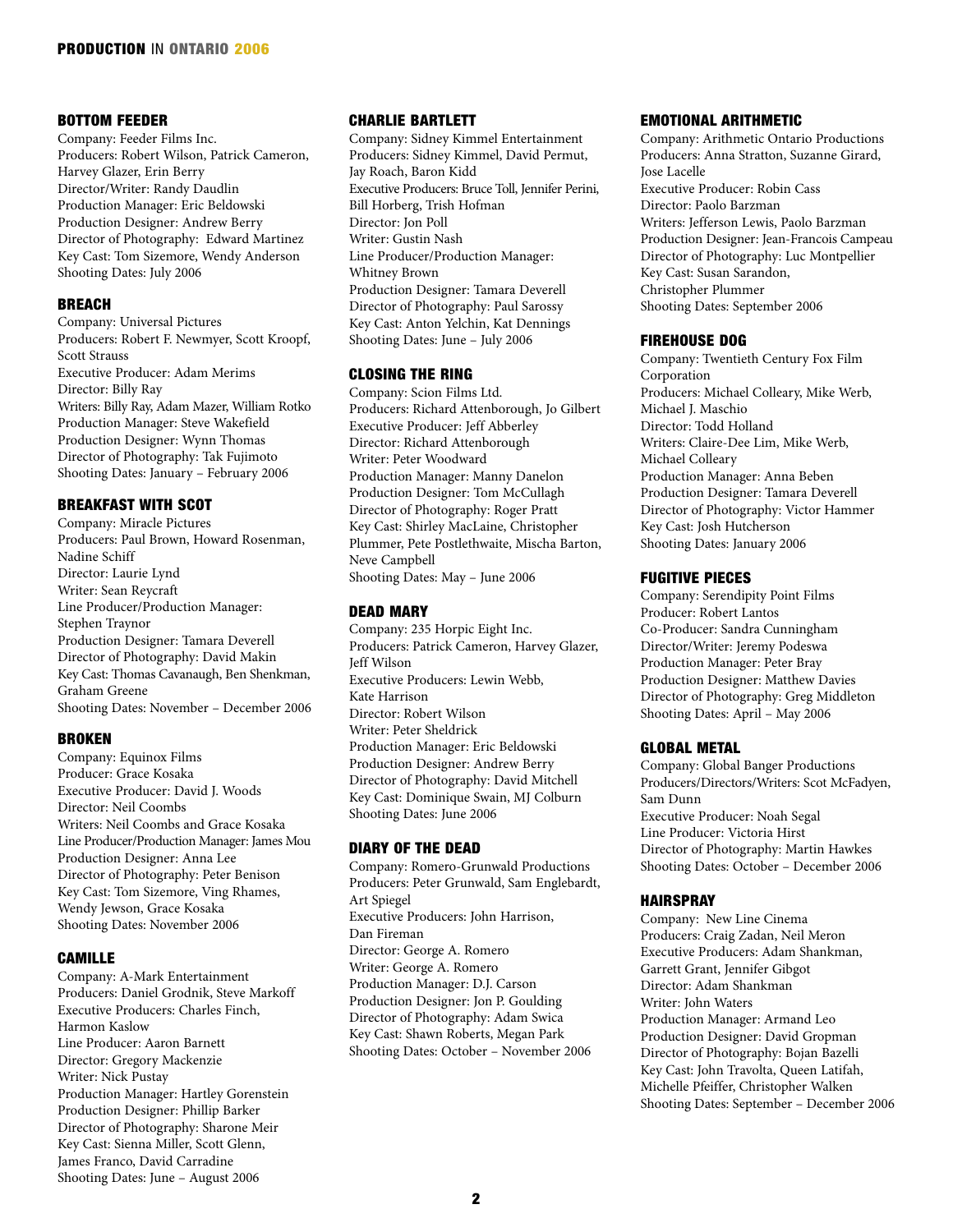#### HARM'S WAY

Company: Harm's Way Films Inc. Producers: Robert Wilson, Patrick Cameron, Harvey Glazer Executive Producers: Lewin Webb, Kate Harrison Director: Melanie Orr Writer: William Bell Production Designer: Andrew Berry Director of Photography: Brendan Steacy Key Cast: Hannah Lochner, Ingrid Kavelaars Shooting Dates: August – September 2006

#### HOW SHE MOVE

Company: Sienna Films Productions VII Producers: Brent Barclay, Jennifer Kawaja, Julia Sereny Director: Ian Iqbal Rashid Writer: Annmarie Morais Line Producer/Production Manager: Colin Brunton Production Designer: Aidan Leroux Director of Photography: Andre Pienaar Key Cast: Mya Shooting Dates: March – April 2006

#### IN BETWEEN

Company: Alliance Production Producers: Albert Xhaferri, Zef Luca Co- Producer: Gee Koncz Director: Fatmir Doga Writers: Fatmir Doga and Loreta Doga Production Manager: Lajos Kovacs Production Designer: Dhimiter Pirfti Director of Photography: Zef Luca Key Cast: Tony Pearce, Shoshana Friedman Brazeau, Jane Milman, Artan Mehmeti, Mario Varrano Shooting Dates: January – October 2006

#### JACK AND JILL VS THE WORLD

Company: Noble House Film and Television Producers: Robin Dunne, Jordan Gergner, Vanessa Parise Executive Producer: Michael Jaffe Director: Vanessa Parise Writers: Vanessa Parise, Peter Stebbings Line Producer/Production Manager: Derek Rappaport Production Designer: Peter Cosco Director of Photography: Manfred Guthe Key Cast: Freddie Prinze, Jr., Taryn Manning Shooting Dates: October – November 2006

#### JUMPER

Company: Twentieth Century-Fox Film Corporation Producer: Lucas Foster Executive Producer: Marc S. Fischer Director: Doug Liman Writers: David S. Goyer, Simon Kinberg, Jim Uhls Production Manager: Jim Powers Production Designer: Oliver Scholl Director of Photography: Barry Peterson Key Cast: Hayden Christensen, Samuel L. Jackson, Tom Hulce Shooting Dates: June – December 2006

#### LARS AND THE REAL GIRL

Company: Sidney Kimmel Entertainment Producers: Sidney Kimmel, John Cameron, Sarah Aubrey, Bill Horberg Director: Craig Gillespie Writer: Nancy Oliver Line Producer/Production Manager: Whitney Brown Production Designer: Arvinder Grewal Director of Photography: Adam Kimmel Key Cast: Ryan Gosling, Patricia Clarkson, Emily Mortimer, Kelli Garner, Paul Schneider Shooting Dates: October – November 2006

#### LAST SECT, THE

Company: Peace Arch Entertainment Group Producers: Kate Harrison, Lewin Webb Director: Jonathan Dueck Writer: David Robbeson Production Manager/ Line Producer: Erin Berry Production Designer: Chris Irvine Director of Photography: Brendan Steacy Key Cast: David Carradine Shooting Dates: December 2005 – January 2006

#### LIVING DEATH

Company: 235 Horpic Seven Inc. Producers: Robert Wilson, Patrick Cameron, Harvey Glazer Executive Producers: Lewin Webb, Kate Harrison Director: Erin Berry Writer: Leo Scherman Production Designer: Jonathan Dueck Director of Photography: Brendan Steacy Key Cast: Greg Bryk Shooting Dates: May 2006

#### MAD, THE

Company: 235 Horpic Seven Inc. Producers: Robert Wilson, Patrick Cameron, Harvey Glazer Executive Producers: Lewin Webb, Kate Harrison, Director: John Kalangis Writer: Kevin Hennelly Production Designer: Andrew Berry Director of Photography: Brendan Steacy Key Cast: Billy Zane, Jordan Madley Shooting Dates: July – August 2006

#### MAN OF THE YEAR

Company: Universal Pictures, Morgan Creek Producer: James G. Robinson Executive Producers: Guy McElwaine, David Robinson, David Coatsworth Director/Writer: Barry Levinson Production Manager: D.J. Carson Production Designer: Stefania Cella Director of Photography: Dick Pope Key Cast: Robin Williams, Jeff Goldblum Shooting Dates: January – February 2006

#### MARSH, THE

Company: Marshville Productions Producers: George Flak, Peter R. Simpson Executive Producers: Sonja Morgan, Al Munteanu, Daphne Park, Silvio Sardi Director: Jordan Barker Writer: Michael Stokes Production Manager: Ross Leslie Production Designer: Raymond Lorenz Director of Photography: David Perrault Key Cast: Justin Louis, Forest Whitaker, Peter MacNeill, Brooke Johnson Shooting Dates: January 2006

#### MR. MAGORIUM'S WONDER EMPORIUM

Company: Mandate Pictures Producers: Richard Gladstein, Jim Garavente Executive Producers: Joe Drake, Nathan Kahane Director/Writer: Zach Helm Production Manager: Lyn Lucibello Production Designer: Therese DePrez Director of Photography: Roman Osin Key Cast: Dustin Hoffman, Natalie Portman, Jason Bateman Shooting Dates: March – June 2006

#### NEVER FORGET

Company: Never Forget Films Inc. Producers: Robert Wilson, Patrick Cameron, Harvey Glazer Executive Producers: Lewin Webb, Kate Harrison, Director: Leo Scherman Writer: Kevin Hennelly Production Designer: Andrew Berry Key Cast: Kris Holdenried Shooting Dates: October 2006

#### OUTLANDER

Company: The Weinstein Company Producers: Barrie Osbourne, Chris Roberts Executive Producers: Don Carmody, Kia Jam, Christopher Eberts, John Schimmel, Karen Loop, Andy Grosch, Dirk Blackman Directors/Writers: Howard McCain, Dirk Blackman Production Manager: Elizabeth Guildford Production Designer: David Hackl Director of Photography: Pierre Gill Key Cast: James Caviezel, Sophia Myles, Jack Huston, Ron Perlman, John Hurt Shooting Dates: October – December 2006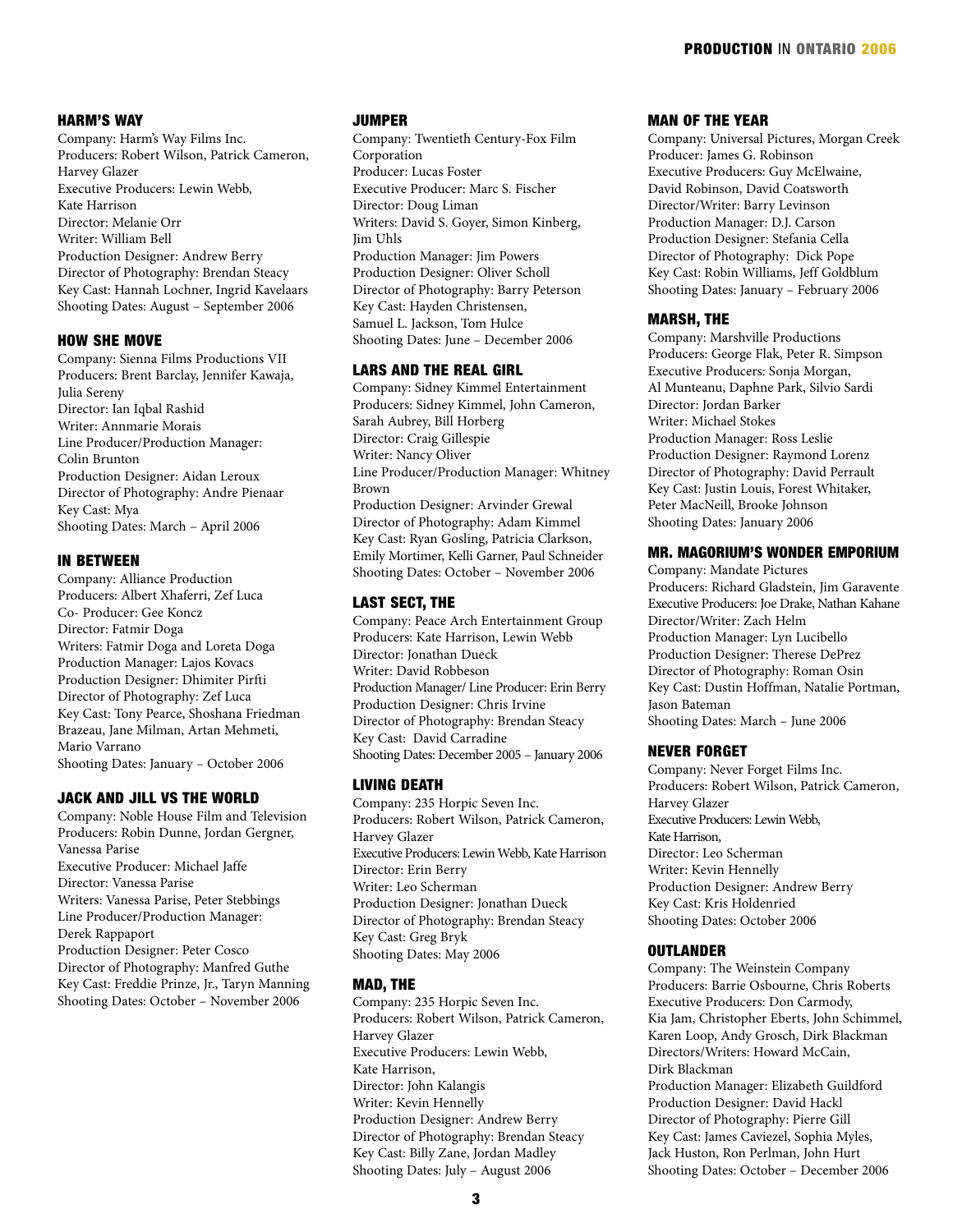## P2

Company: Summit Entertainment Producers: Patrick Wachsberger, Erik Feig, Alex Aja, Gregory Levasseur Executive Producer: Alix Taylor Director: Franck Khalfoun Writers: Franck Khalfoun, Alex Aja, Gregory Lavasseur Line Producer/Production Manager: Greg Copeland Production Designer: Oleg Savytski Director of Photography: Maxime Alexandre Key Cast: Simon Reynolds Shooting Dates: August – September 2006

### POET, THE

Company: Noble House Film and Television Producer: Lowell Conn Executive Producer: Damian Lee Director: Damian Lee Writer: Jack Crystal Line Producer/Production Manager: Nan Skiba, Joe Barzo Production Designer: Oleg M. Savytski Director of Photography: David Pelletier Key Cast: Jonathan Scarfe, Nina Dobrev, Zachary Bennett, Kim Coates Shooting Dates: November – December 2006

#### POOR BOY'S GAME

Company: Decker Films Inc. Producer: Damon D'Oliveira Producer/Director/Writer: Clement Virgo Production Manager: Hartley Gorenstein Production Designer: Bill Fleming Director of Photography: Luc Montpellier Key Cast: Danny Glover, Rossif Sutherland Shooting Dates: May – July 2006

#### PUNCHY

Company: Punchy Clown Films Inc. Producers: Robert Wilson, Patrick Cameron, Harvey Glazer Executive Producers: Lewin Webb, Kate Harrison, Director: Jonathan Dueck Writer: Darryn Lucio Production Designer: Andrew Berry Director of Photography: Mike Reynolds Key Cast: James Binkley Shooting Dates: October – November 2006

## SAW III

Company: Lions Gate Films Producers: Mark Burg, Oren Koules Executive Producer: Dan Heffner Director: Darren Bousman Writer: Leigh Whannel Production Manager: Greg Copeland Production Designer: David Hackl Director of Photography: David Armstrong Key Cast: Tobin Bell Shooting Dates: May – June 2006

## SET TO KILL

Company: STK Films Inc. Producers: Robert Wilson, Patrick Cameron, Harvey Glazer Executive Producers: Lewin Webb, Kate Harrison, Director: David Mitchell Writers: Tim McGregor, Tyler Levine Production Designer: Jonathan Dueck Director of Photography: Marcus Elliott Key Cast: Michael Madsen, Mac Fyfe Shooting Dates: March – April 2006

#### SHOOT 'EM UP

Company: New Line Features Producers: Don Murphy, Susan Montford, Rick Benattar Executive Producer: Doug Curtis Director/Writer: Michael Davis Production Manager: Arman Leo Production Designer: Gary Frutkoff Director of Photography: Peter Pau Key Cast: Clive Owen, Monica Bellucci, Paul Giamatti Shooting Dates: February – May 2006

#### STILLBORN, THE

Company: Still Born Films Inc. Producers: Robert Wilson, Patrick Cameron, Harvey Glazer Executive Producers: Lewin Webb, Kate Harrison, Director: Tim Brown Writer: Paul Nelson Production Designer: Andrew Berry Director of Photography: Marcus Elliott Key Cast: Lukas Haas, Emily Hampshire Shooting Dates: September 2006

## STIRS OF ECHOES: THE HOMECOMING

(AKA: THE DEAD SPEAK) Company: Lions Gate Entertainment Producers: Phil Stilman, Claire Welland Director/Writer: Ernie Barbarash Production Manager: Lisa Gilbert Thomas Production Designer: Ingrid Jurek Key Cast: Rob Lowe Shooting Dates: July – August 2006

#### STONE ANGEL, THE

Company: Skogland Films Ltd. Producers: Kari Skogland, Elizabeth Jarvis Executive Producer: Phyllis Laing Director/Writer: Kari Skogland Line Producer: Rhonda Baker Production Designer: Rob Gray Key Cast: Christine Horne Shooting Dates: August – September 2006

#### TALK TO ME

Company: Sidney Kimmel Entertainment Producer: Mark Gordon Executive Producers: J. Miles Dale, Don Cheadle Director: Kasi Lemmons Writers: Rick Famuyiwa, Michael Genet, Kasi Lemmons Production Manager: Dennis Chapman Production Designer: Warren Alan Young Director of Photography: Stephane Fontaine Key Cast: Martin Sheen, Don Cheadle, Cedric the Entertainer Shooting Dates: June – July 2006

#### TROUBLED WATERS

Company: TW Films Inc. Producers: Robert Wilson, Patrick Cameron, Harvey Glazer Executive Producers: Lewin Webb, Kate Harrison Director: John Stead Writer: David Robbeson Production Manager: Jeff Wilson Production Designer: Jonathan Dueck Director of Photography: Brett Van Dyke Key Cast: Jonathan Goad Shooting Dates: April – May 2006

#### WEIRDSVILLE

Company: Darius Films/Screen Media Producer: Nicholas Tabarrok Executive Producers: Michael Baker, Morris Ruskin, Perry Zimel Director: Allan Moyle Writer: Willem Wennekers Production Manager: Hartley Gorenstein Production Designer: Oleg Savytski Director of Photography: Adam Swica Key Cast: Wes Bentley, Taryn Manning Shooting Dates: February – March 2006

#### YOUNG PEOPLE F!\*@ING

Company: Copperheart Entertainment Inc. Producers: Steve Hoban, Tracey Boulton Executive Producers: Glenn Cockburn, Martin Gero, Aaron Abrams, Michael Baker, Jeff Sackman, Lorne Abrams Director: Martin Gero Writers: Martin Gero, Aaron Abrams Production Designer: Diana Abbatangelo Key Cast: Callum Blue, Carly Pope Shooting Dates: November – December 2006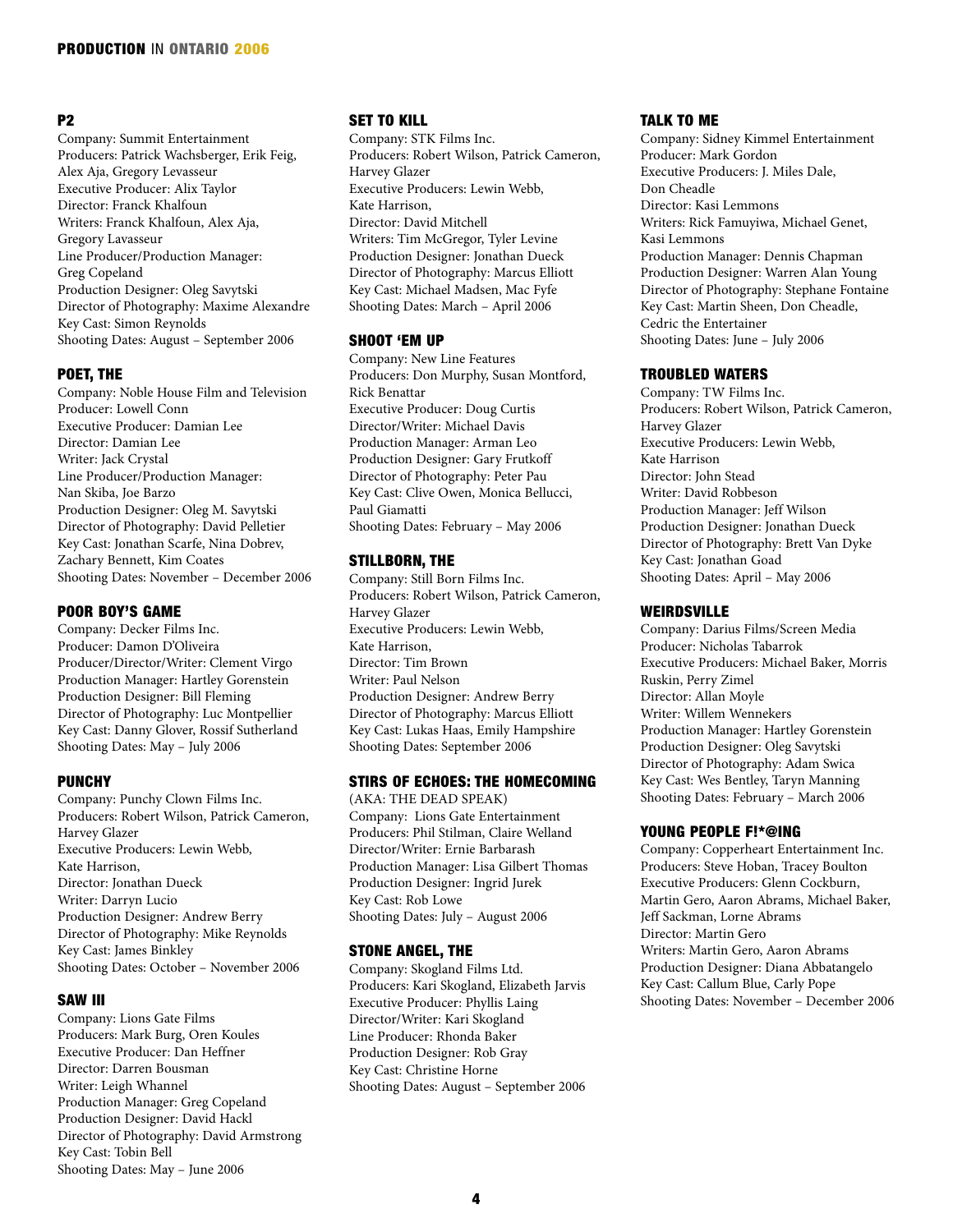## **DOCUMENTARY**

#### 100 FILMS AND A FUNERAL

Company: Markham Street Films Inc. Producer: Judy Holm Executive Producer/Director/Writer: Michael McNamara Production Manager: Kelly Jenkins Director of Photography: John M. Tran Key Cast: Jodie Foster, Alan Parker, Stephen Elliott, Geoffrey Gilmore, Gilles Jacob Shooting Dates: January – June 2006

## ALL OUT WAR

Company: All Out War Inc. Producer: Jared Lorenz Director/Writer: Robert Pilichowski Director of Photography: Chris Romeike Shooting Dates: November – December 2006

#### FATAL PASSAGE 1

Company: Fatal Passage Productions Inc. Producers: Andrea Nemtin, John Walker Executive Producer: Bill Nemtin Director: John Walker Writer: Andrew Rai Berzins Directors of Photography: Kent Nason, Nigel Markham Key Cast: Rick Roberts, Graham Harley Shooting Dates: September – December 2006

#### JANDEK-LIVE-TORONTO: CENTRE OF GRAVITY

Company: Corwood Industries Producers: Colin Brunton, Jim Mauro Executive Producer: Gary Topp Director: Colin Brunton Production Manager: Jim Mauro Director of Photography: Richard Fiander Key Cast: Jandek Shooting Dates: October – December 2006

#### LAST POGO JUMPS AGAIN CHACHA CHA CHA!

Company: Screamin' Banshee Productions Producer: Jim Mauro Executive Producer/Director: Colin Brunton Production Manager: Jim Mauro Production Designer: Brendan Smith Director of Photography: Various Key Cast: The Scenics, The Secrets, The Mods, The Cardboard Brains, The Viletones, The Ugly, Teenage Head Shooting Dates: June – December 2006

### REAL VAMPIRES

Company: Cream Productions Inc. Producer: Marianne Kushmaniuk Executive Producers: David Brady, Alan Clements Director/Writer: Daniel Richler Production Designer: Tim Luke Director of Photography: Various Key Cast: Kathryn Denning, Timothy Taylor Shooting Dates: May – August 2006

## THREE DAYS TO JONESTOWN

Company: NF (Jonestown) Inc. Producers: John Vandervelde, Andre Barro, Bernard Vaillot, Dean Perlmutter, Michel Rager, Kathryn Liptrott, Liette Michaud Executive Producers: Glen Salzman, Katherine Buck, Greg Lanning, Stephen Hunter Director: Timothy Wolochatiuk Writers: Catherine Berthilier, Jason Sherman Shooting Dates: March – May 2006

#### VIMY RIDGE: HEAVEN TO HELL

Company: yap films Producer: Elliott Halpern Executive Producer: Pauline Duffy, Elliott Halpern Director: Matt Gallagher Writer/Narrator: Michael Allcock Director of Photography: Robert Guertin Composer: David Krystal Associate Producer: Judy Ruzylo Line Producer: Janine Heath Production Manager: Mary Petryshyn Art Director: Paul Swayze Shooting Dates: October – December 2006

## TELEVISION MOVIES

#### **ABSOLUTION**

Company: Lifetime Television Producers: Suzanne Berger, Tracey Boulton Executive Producers: Noreen Halpern, Ira Pincus Director: Holly Dale Writer: Bethany Rooney Production Manager: Helene C. Valinksy Production Designer: Bob Sher Director of Photography: Malcolm Cross Key Cast: Samantha Mathis, Stephen McHattie Shooting Dates: May – June 2006

#### CHEATER'S CLUB

Company: C/P Club Productions Producer: David Perlmutter Executive Producers: Lewis Chesler, Robert Vaughn Director: Steve DiMarco Writer: Kevin Commins Line Producer/Production Manager: Marek Posival Production Designer: Raymond Lorenz Director of Photography: Alwyn Kumst Key Cast: Charisma Carpenter Shooting Dates: April 2006

## CRADLE OF LIES

(AKA: WOMAN SCORNED) Company: Breakthrough Entertainment Producers: Suzanne Berger, Tracey Boulton Executive Producers: Ira Pincus, Noreen Halpern, John Morayniss Director: Oley Sassone Writers: David Dubos, Oley Sassone Production Manager: Helene C. Valinsky Director of Photography: Malcolm Cross Key Cast: Dylan Neal Shooting Dates: February 2006

#### DEMONS FROM HER PAST

Company: S.V. Thrilling Movies Inc. Producers: Neil Bregman, Stefan Wodoslawsky Executive Producers: Tom Berry, Pierre David Director: Douglas Jackson Writers: Christine Conradt, Mary Weinstein Production Designer: Susan MacQuarrie Director of Photography: Bert Tougas Key Cast: Alexandra Paul, Michael Woods Shooting Dates: June – July 2006

#### EMBARGO

Company: Les Productions R. Charbonneau Productions Producer: Robert Charbonneau Director/Writer: Jocelyn Forgues Production Designer: Suzanne Richard Director of Photography: Michael Tien Key Cast: Michael Mancini, Nicole Blundell Shooting Dates: August 2006

#### EVEREST I

Company: Freefall Productions Inc. Producers: Heather Haldane, Randy Bradshaw, Leslie Cowan Executive Producers: Mary Young Leckie, Jason Lee Director: Graeme Campbell Writer: Keith Ross Leckie Production Designer: Tim Bider Director of Photography: Derick Underschultz Key Cast: Eric Johnson, John Pyper Ferguson Shooting Dates: April – June 2006

## FRAMED FOR MURDER

Company: S.V. Thrilling Movies Inc. Producers: Neil Bregman, Stefan Wodoslawsky Executive Producers: Tom Berry, Pierre David, Louis Massicotte Director: Douglas Jackson Writers: Christine Conradt, Richard Dana Smith Production Manager: Manal Hassib Production Designer: Csaba Kertesz Director of Photography: Bert Tougas Key Cast: Elisa Donovan, Susan Walters Shooting Dates: September – October 2006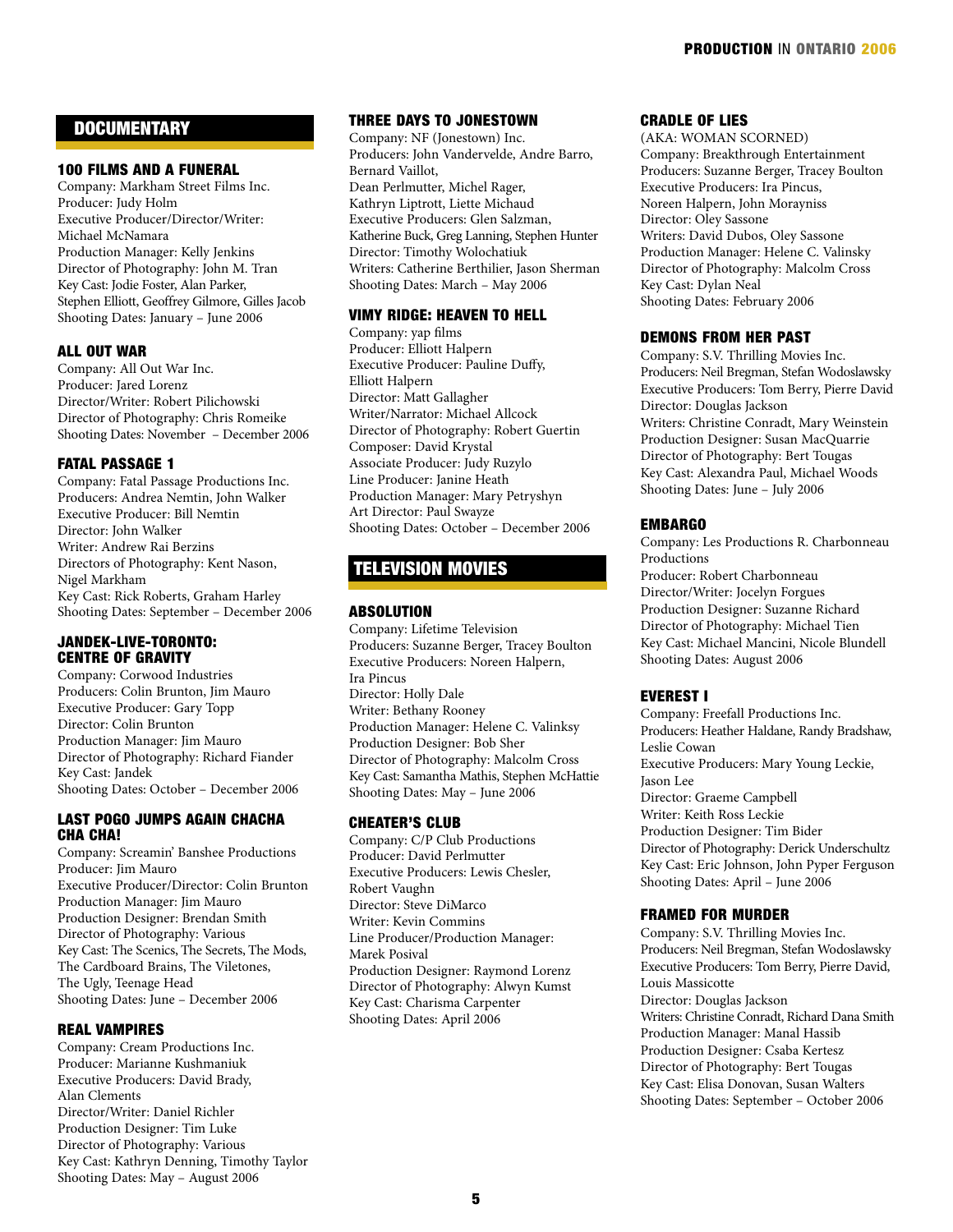#### HOUSE NEXT DOOR, THE

Company: Lifetime Television Producer: Wendy Grean Executive Producer: Barbara Lieberman Director: Jeff Woolnough Writer: Anne Rivers Siddons Production Manager: James Crouch Production Designer: Rebecca Steele Director of Photography: David Herrington Key Cast: Colin Ferguson, Megan Vincent Shooting Dates: August – September 2006

#### HOUSESITTER, THE

Company: Sound Venture Productions/ Muse Entertainment Producers: David Patterson, Jesse Prupas Executive Producer: Michael Prupas Director: Christopher Leitch Writer: Mark David Perry Production Manager: Nancy Boucher Production Designer: Paul Easton Director of Photography: Jim Westenbrink Key Cast: Tori Spelling, Dean McDermott Shooting Dates: July 2006

#### IN GOD'S COUNTRY

Company: Shaftesbury Films Producer: Paul Stephens Executive Producers: Christina Jennings, Scott Garvie Director: John L'Ecuyer Writer: Esta Spalding Production Manager: Mary Pantelidis Production Designer: Taavo Soodor Director of Photography: Tom Harting Key Cast: Kelly Rowan Shooting Dates: June – July 2006

#### JUMP

Company: Disney Channel Producer: Kevin Lafferty Executive Producers: John Davis, Jordan Davis, Amy Palmer, Danielle Sterling Director: Paul Hoen Writers: Doreen Spicer, Regina Hicks, Karin Gist Production Manager: Victoria Harding Production Designer: Doug McCullough Director of Photography: David Makin Key Cast: Corbin Bleu, Keke Palmer, David Reivers Shooting Dates: June – July 2006

## LIES AND CRIMES

Company: Lifetime Television Producer: David Perlmutter Executive Producers: Lewis Chesler, Rob Vaughn Director: Mario Azzopardi Writer: Morrie Ruvinsky Line Producer/Production Manager: Marek Posival Production Designer: Gavin Mitchell Director of Photography: John Dyer Key Cast: Tamara Hope Shooting Dates: September – October 2006

## MAGIC FLUTE, THE

(DVD Distribution) Company: Sullivan Entertainment Producer: Kevin Sullivan Executive Producer: Trudy Grant Consulting Producer: Ray Sager Writer/Director: Kevin Sullivan Production Manager: Victoria Woods Production Designer: Benno Tutter Director of Photography: Thom Best Key Cast: Rutger Hauer, Warren Christie Shooting Dates: May – June 2006

#### ME AND LUKE

Company: Shaftesbury Entertainment Producer: Adam Haight Executive Producers: Christina Jennings, Julian Grant Director: Eleanore Lindo Writer: Alan Hines Production Manager: Julian Grant Production Designer: Harold Thrasher Director of Photography: Jean Michel Brisson Key Cast: Kristopher Turner, Louise Fletcher Shooting Dates: April 2006

#### MOLLY: AN AMERICAN GIRL ON THE HOME FRONT

Company: Warner Brothers Television/ Disney Channel Producer: Terry Gould Executive Producer: Marisa Yeres Director: Joyce Chopra Writer: Anna Sandor Production Manager: Michael Wray Production Designer: Franco de Cotiis Director of Photography: Rodney Charters Key Cast: Molly Ringwald Shooting Dates: May – June 2006

#### MONSTER SLAYER

Company: Brookstreet Pictures Producer: Neil Bregman Director: Jon Knautz Writer: Ken Nolan Production Designer: Jason MacIsaac Director of Photography: Joshau Allen Key Cast: Trevor Matthews, Robert Englund Shooting Dates: July 2006 - September 2006

#### **OBITUARY**

Company: Lifetime Television Producer: David Perlmutter Executive Producers: Lewis Chesler, Robert Vaughn Director: John Bradshaw Writer: Joanne Wannan Line Producer/Production Manager: Marek Posival Production Designer: Raymond Lorenz Director of Photography: Russ Goozee Key Cast: Josie Bissett Shooting Dates: April – May 2006

#### PROOF OF LIES

(AKA: TRACE EVIDENCE) Company: Lifetime Television Producer: David Patterson Executive Producer: Michael Prupas Director: Peter Svatek Writer: Matthew Daniel David Production Manager: Nancy Boucher Production Designer: Paul Easton Director of Photography: Stephen Reizes Key Cast: Amanda Detmer Shooting Dates: May – June 2006

#### RIVAL, THE

Company: S.V. Thrilling Movies 3 Inc. Producers: Neil Bregman, Stefan Wodoslawsky Executive Producers: Tom Berry, Pierre David Director: Douglas Jackson Writers: Christine Conradt, David De Crane, William McCoy Production Designer: Csaba Kertesz Director of Photography: Bert Tougas Key Cast: Tracy Nelson, Linden Ashby Shooting Dates: April – May 2006

#### ROAD TO CHRISTMAS

(AKA: LET IT SNOW) Company: Lifetime Television Producers: Suzanne Berger, Tracey Boulton Executive Producers: Ira Pincus, Noreen Halpern, John Morayniss Director: Mark Jean Writer: Judd Parkin Production Manager: Helene C. Valinsky Production Designer: Bob Sher Director of Photography: Malcolm Cross Key Cast: Jennifer Grey, Megan Park Shooting Dates: April 2006

#### ROBBER BRIDE

Company: Shaftesbury Entertainment Producers: Julia Stannard, Laurie McLarty, Brian Dennis Executive Producers: Christina Jennings, Scott Garvie, Simon Wright Director: David Evans Writers: Margaret Atwood, Tassie Cameron Production Manager: Maribeth Daley Production Designer: Aidan Leroux Director of Photography: Tom Harting Key Cast: Mary-Louise Parker, Wendy Crewson Shooting Dates: August – September 2006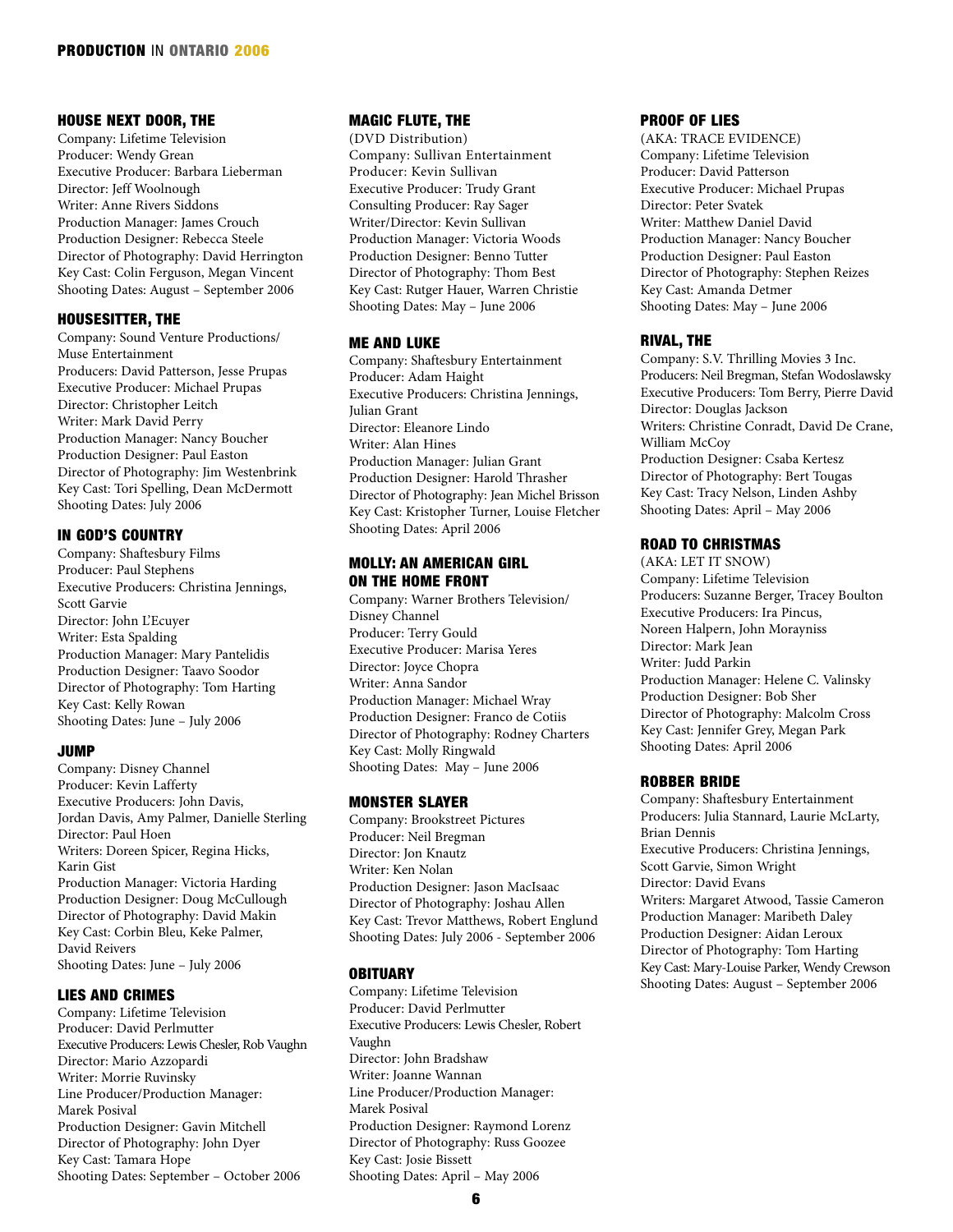## ROXY HUNTER AND THE CASE OF THE MOODY GHOST

Company: Moody Ghost Productions Producers: Anthony Leo, Andrew Rosen Executive Producers: Bill O'Dowd, Michael Espensen, Barry Tropp Director: Eleanore Lindo Writers: James Kee, Robin Dunne Line Producer/Production Manager: Jim Jackman Production Designer: Harold Thrasher Director of Photography: Alwyn Kumst

Key Cast: Aria Wallace, Jayne Eastwood Shooting Dates: September – October 2006

## STALKED BY A MADMAN

Company: S.V. Thrilling Movies 2 Inc. Producers: Neil Bregman, Gordon Yang, Stefan Wodoslawsky Executive Producers: Tom Berry, Pierre David Director: Rob Malenfant Writers: Mark Evan Schwartz, Christine Conradt Production Designer: Csaba Kertesz Director of Photography: Daniel Vincelette Key Cast: Paula Trickey, Al Sapienza Shooting Dates: October – November 2006

#### STILL SMALL VOICES

Company: Lifetime Television Producer: David Perlmutter Executive Producers: Lewis Chesler, Rob Vaughn Director: Mario Azzopardi Writer: Jolene Rice Line Producer/Production Manager: Marek Posival Production Designer: Gavin Mitchell Key Cast: Catherine Bell Shooting Dates: July – August 2006

#### TIPPING POINT, THE

Company: Muse Entertainment Producers: David Patterson, Neil Bregman Executive Producer: Michael Prupas Director: Michel Poulette Writer: Steve Wilson Production Manager: Nancy Boucher Production Designer: Paul Easton Director of Photography: Stephen Reizes Key Cast: Katheryn Winnick, Nicholas Wright Shooting Dates: August – September 2006

#### UNINVITED

Company: Lifetime Television Producer: David Perlmutter Executive Producers: Lewis Chesler, Robyn Snyder Director: John Bradshaw Writer: Gary Boulton-Brown Line Producer/Production Manager: Marek Posival Production Designer: Gavin Mitchell Director of Photography: John Dyer Key Cast: Niamh Wilson, Christy Bruce Shooting Dates: November – December 2006

#### VICTOR (AKA: VICTOR DAVIS STORY) Company: CBC / Global TV Producer: Bernard Zuckerman Director: Jerry Ciccoritti

Writer: Mark Lutz Line Producer/Production Manager: Ted Miller Production Designer: Peter Emmink Director of Photography: Gerald Packer Key Cast: Mark Lutz Shooting Dates: August – September 2006

#### WHY I WORE LIPSTICK TO MY MASTECTOMY

(AKA: LIPSTICK) Company: Lifetime Television Producer: Terry Gould Executive Producer: Jack Grossbart Director: Peter Warner Writers: Geralyn Lucas, Nancey Silvers Line Producer/Production Manager: Michael Wray Production Designer: Tim Bider Key Cast: Sarah Chalke Shooting Dates: July – August 2006

#### WINTER TALE, A

Company: Leda Serene Films Producers: Frances-Anne Solomon, Susan Fueg Director/Writer: Frances-Anne Solomon Production Designer: Christopher Pinheiro Director of Photography: Kim Derko Key Cast: Peter Williams, Michael Miller Shooting Dates: February - March 2006

#### WIVES HE FORGOT, THE

Company: Breakthrough Films & Television Producer: Paula J. Smith Executive Producers: Ira Levy, Peter Williamson Director: Mario Azzopardi Writer: J.J. Jamieson Production Manager: Tashi Bieler Production Designer: Gavin Mitchell Key Cast: Molly Ringwald Shooting Dates: April – May 2006

## TELEVISION MINI-SERIES

#### THE COMPANY

Company: Sony Pictures Television Producer: Robert Bernacchi Director: Mikael Salomon Writer: Ken Nolan Line Producer/Production manager: John Eckert Production Designer: Marek Dobrowolski Director of Photography: Ben Nott Key Cast: Chris O'Donnell, Alfred Molina, Michael Keaton Shooting Dates: August 2006 - January 2007

#### POINTE-AUX-CHIMIERES (Seasons 1 and 2)

Company: Les Productions R. Charbonneau Productions Inc. Producer: Robert Charbonneau Director: Martin Cadotte Writer: Guy Boutin Production Designer: Suzanne Richard Director of Photography: Karl Roeder Key Cast: Pierre Paquette, Colombe Demers Shooting Dates: March – July 2006

#### TROJAN HORSE, THE

Company: Whizbang Films / CBC Executive Producers: Frank Siracusa, Paul Gross Director: Charles Binamé Line Producer: Thom Pretak Production Manager: Ross Leslie Production Designer: John Dondertman Director of Photography: Derick V. Undershultz Key Cast: Tom Skerritt, Greta Scacchi, Paul Gross, Ken Welsh Shooting Dates: October - November 2006

#### WOULD BE KINGS

Company: Norstar Entertainment/CTV Executive Producers: Ilana Frank, Ray Sager, Peter Simpson Director: David Wellington Writers: Tassie Cameron, Esta Spalding Production Manager: Lynn Mallay Production Designer: James McAteer Director of Photography: David Perrault Key Cast: Robert Forster, Currie Graham, Natasha Henstridge Shooting Dates: September – November 2006

## TELEVISION SERIES

#### 11 CAMERAS

Company: Shaftesbury Films Inc. / CBC Producers: Henry Less, Julie Lacey, Laurie McLarty Executive Producers: Christina Jennings, Jeff Spriet, James Wilkes, Bob Carney Directors: John L'Ecuyer and Various Writers: Bob Carney, Alexandra Zarowny, Rebecca Sernasie,

Joanne Huber, Andrea Raffaghello Production Manager: Wendy K. Oldham Production Designer: Phillip Connolly Director of Photography: Henry Less Key Cast: Dillon Casey, Ashley Leggat, Alan Van Sprang Shooting Dates: March – May 2006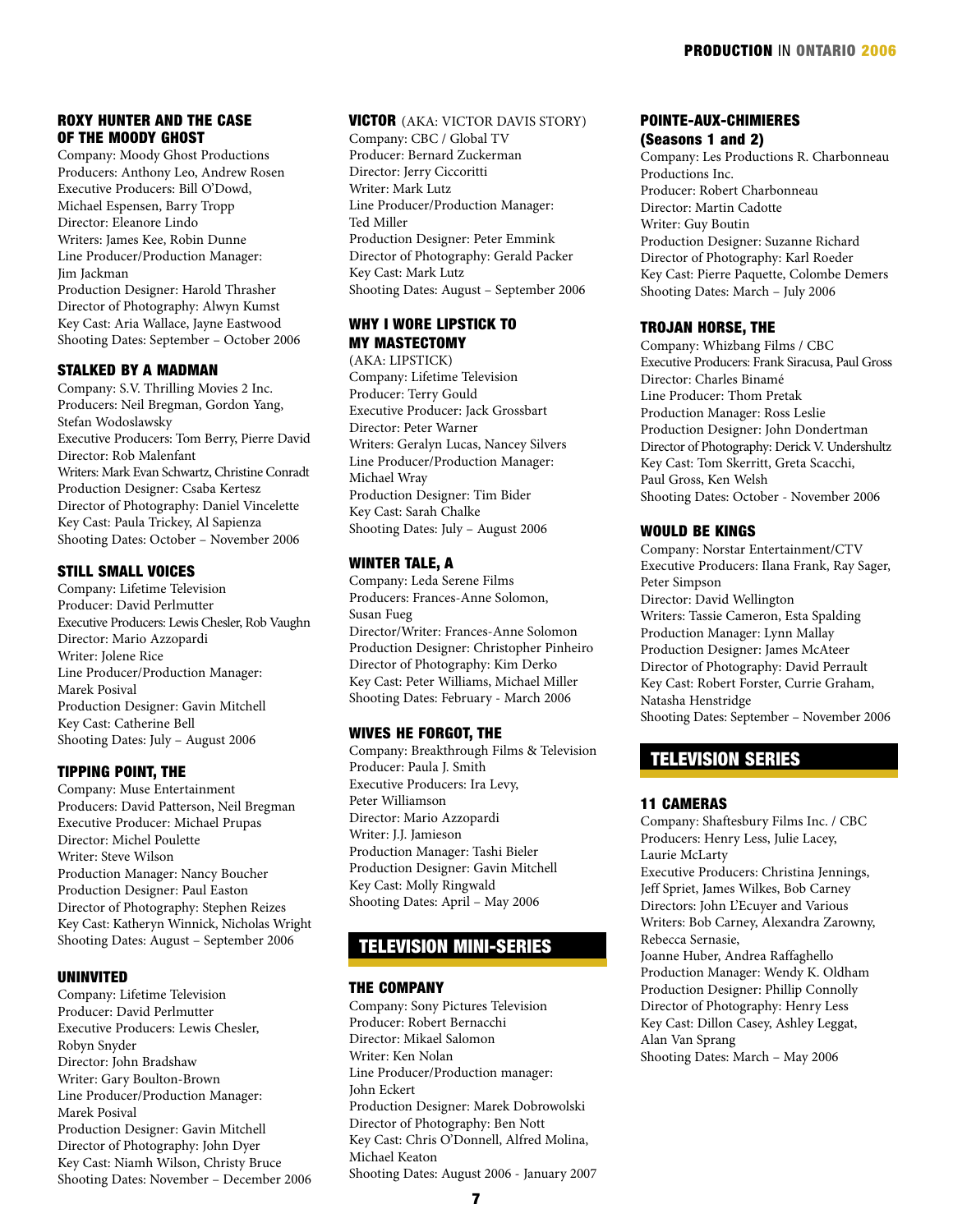#### ACROSS THE RIVER TO MOTOR CITY

Company: Across the River Productions/ CHUM TV Executive Producers: David Devine, Richard Mozer, Robert Wertheimer Director: Michael De Carlo Writers: Dennis McGrath, Robert Wertheimer Line Producer/Production Manager: Wanda Chaffey Production Designer: Rocco Matteo Director of Photography: David Greene Shooting Dates: September – October 2006

#### ANCESTORS IN THE ATTIC

Company: History Television Producers: Dugald Maudsley, Kristina McLaughlin, Michael McMahon Director/Writers: Maureen Judge, Karen Shopsowitz Production Designer: Carolyn Loucks Director of Photography: Russel Gienapp Key Cast: Jeff Douglas Shooting Dates: March – July 2006

#### ANGELA'S EYES

Company: NBC Universal Television Producer: Mark Winemaker Executive Producers: Scott Shepherd, Dan McDermott, Tom Nunan Directors/Writers: Various Production Manager: Carmen Arndt Production Designer: Karen Bromley Director of Photography: Rudy Blahacek Key Cast: Abigail Spencer Shooting Dates: April – August 2006

## ARE WE THERE YET? WORLD ADVENTURE 1

Company: Sinking Ship Productions Producer: Blair Powers Executive Producer: Gretha Rose Director/Writer: James Johnson Director of Photography: George Lajti Key Cast: Tom Sizemore, Wendy Anderson Shooting Dates: October – December 2006

#### BEAUTIFUL PEOPLE

Company: ABC Television Producer: John Ryan Executive Producers: Michael Rauch, Paul Stupin Director: Various Writers: Michael Rauch, Liz Davis Production Manager: Marc Dassas Production Designer: Peter Cosco Director of Photography: David Makin Key Cast: Daphne Zuniga, Sarah Foret, Torrey Devitto, Ricky Maybe, Jordan Madley, Jackson Rathbone, Kathleen Munroe Shooting Dates: January – April 2006

## BE REAL WITH JR DIGS 1

Company: Be Real Productions Inc. Producer: Tim Alp, Gayle Nakamoto Director: Kevin Burton Director of Photography: Mike Tien Key Cast: JR Matschke Shooting Dates: July – September 2006

#### BEST YEARS, THE

Company: Blueprint Entertainment Producer: Wendy Grean Executive Producer: Aaron Martin Directors: Chris Grismer, Grant Harvey, Gail Harvey Writers: Various Production Manager: James Crouch Production Designer: Ingrid Jurek Director of Photography: David Herrington Key Cast: Niall Matter Shooting Dates: October 2005 – January 2006

## BIG COMFY COUCH, THE (Season 7)

Company: Big Comfy Corporation Producers: Moira Holmes, Howard Porter Executive Producer: John Leitch Directors/Writers: Various Production Designer: Karen Valleau Key Cast: Ramona Gilmour-Darling, Robert Stutt Shooting Dates: January – April 2006

#### BILLABLE HOURS (Season 2)

Company: Temple Street Productions for Showcase Executive Producers: Patrick Whitley, Ivan Schneeberg, David Fortier, Frank van Keeken Supervising Producers: Adam Till, Fabrizio Filippo Directors/Writers: Various Line Producer/Production Manager: Victoria Woods Production Designer: Edward Bonutto Director of Photography: Thom Best Key Cast: Fabrizio Filippo, Jennifer Baxter Shooting Dates: October – December 2006

#### CAPTAIN FLAMINGO (Season 2)

Company: Breakthrough Films Producers: Kevin Gillis, Karen Lee Hall, Robert Davies Executive Producer: Ira Levy Directors/Writers: Various Key Cast: Tabitha St. Germain, Kathryn Greenwood, Demetrius Joyette, Melanie Tonello Shooting Dates: March 2006

#### CARL SQUARED (Seasons 2 and 3)

Company: Portfolio Entertainment Producers: Lisa Olfman, Joy Rosen, Julie Stall Director: Mike Csunyoscka Writers: Various Production Designer: Stephen Cheyne Directors of Photography: Mark Douthwright, Marc Fortin Key Cast: Stuart Stone Shooting Dates: July – December 2006

#### CG KIDS

Company: GEOKIDS Productions Inc. Producers: Cheryl Knapp, Andrew David Nicholson Executive Producers: Ronald Lillie, William Johnston Director: Jarrett Sherman Writers: Dawn Parish, Kim Harris Director of Photography: Richard Hughes Key Cast: Sid Bobb, Catherine McCormick Shooting Dates: July 2006

#### CHILLY BEACH (Season 3)

Company: Chilly Beach III Productions Executive Producers: Daniel Hawes, Catherine Tait, Liliana Vogt Directors: Edin Ibric, Doug Sinclair Writers: Various Production Designer: Tara Blair Key Cast: Steve Ashton Shooting Dates: January – July 2006

### DA KINK IN MY HAIR

Company: Barna-Alper Productions/ Global TV Executive Producers: Laszlo Barna, Trey Anthony, Ngozi Paul, Damion Nurse, Shelley Scarrow Directors: Various Writers: Annmarie Morais, Trey Anthony, Ngozi Paul, Shernold Edwards, Djanet Sears, Sudz Sutherland Production Manager: Noella Nesdoly Production Designer: Lindsey Hermer-Bell Director of Photography: Jim Westenbrink Shooting Dates: October – December 2006

#### DEGRASSI: THE NEXT GENERATION (Season 6)

Company: Epitome Pictures Inc. Producer: David Lowe Executive Producers: Linda Schuyler, Stephen Stohn, James Hurst Directors/Writers: Various Production Manager: David Lowe Production Designer: Stephen Stanley Directors of Photography: Gavin Smith, John Berne Key Cast: Miriam McDonald, Cassie Steele, Jake Epstein, Lauren Collins, Stacey Farber, Aubrey Graham, Shane Kippel Shooting Dates: May – December 2006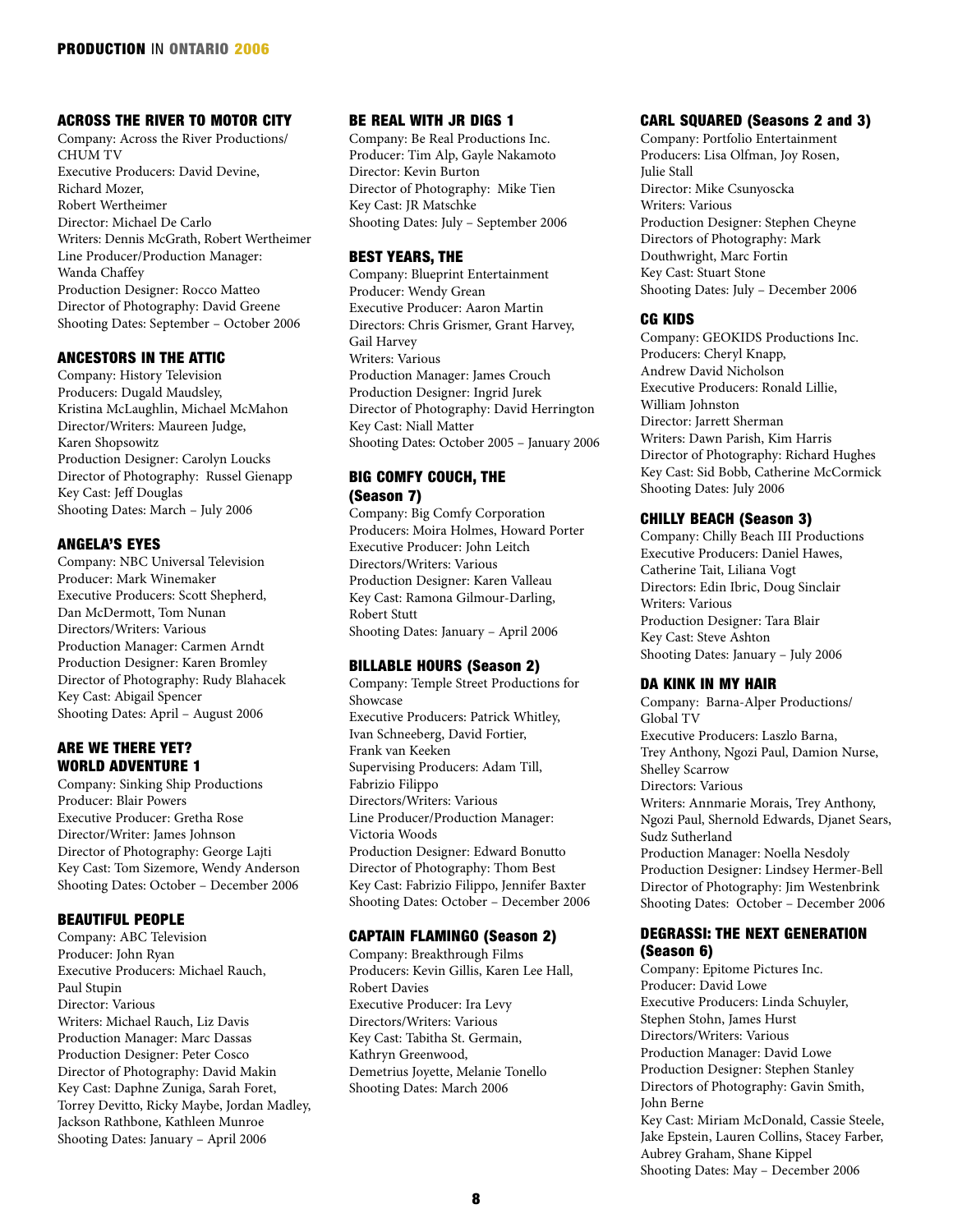#### DINOSAPIENS (Season 1)

Company: Dinosapien Productions Inc. Producers: Jordy Randall, James Corston, Rick Sigglekow Executive Producers: Arnie Zipursky, Tom Cox Director/Writer: Various Production Designer: John Blackie Director of Photography: Jan Pester Key Cast: Lauren Slayton, Kit Whitefeather Shooting Dates: March – July 2006

#### DRESDEN FILES (Season 1)

Company: Lions Gate Entertainment Producer: Jonathan Hackett Directors/Writers: Various Production Manager: Lena Cordina Production Designer: Franco Do Cotiis Director of Photography: Stephen Reizes Key Cast: Paul Blackthorne Shooting Dates: October – December 2006

### DURHAM COUNTRY (Season 1)

Company: Back Alley Durham Films Inc. Executive Producers: Adrienne Mitchell, Janis Lundman Director: Holly Dale Writer: Laurie Finstad-Knizhnik Production Manager: Rick Nish Production Designer: Serge Bureau Director of Photography: Steve Cosens Key Cast: Hugh Dillon, Justin Louis Shooting Dates: September - November 2006

#### GHOST TRACKERS (Season 2)

Company: GMI Productions Producers: Jim Corston, Christ Gudgeon Executive Producer: Arnie Zipursky Director/Writer: Various Production Designer: Rob Olah Director of Photography: John Denniston Key Cast: Joe Macleod Shooting Dates: July – October 2006

#### GREEN FORCE (Season 1)

Company: Tricon Television 14 Inc. Producers: Andrea Gorfolova, Shaam Makan, Corinna Lehr Director/Writer: Jameel Bharmal Director of Photography: Michael Rosas Key Cast: Mark Cullen, Lauren Gropper Shooting Dates: May – November 2006

## GROSSOLOGY (Season 1)

Company: Nelvana Limited Producers: Patricia R. Burns, Jocelyn Hamilton, Michael Decsi Executive Producers: Scott Dyer, Doug Murphy, Michael Yanover, Sandra Itkoff, Sylvia Branzel Director: Matt Ferguson Writer: Various Production Designers: Don Gauthier, Faruk Cemalovic Key Cast: Krystal Meadows, Michael Cohen Shooting Dates: April 2006

#### HOLMES ON HOMES (Season 4)

Company: Make It Right VI Productions Executive Producers: Pete Kettlewell, Mike Holmes, Michael Quast Director/Writer: Pete Kettlewell Production Manager: Sheri Kowall Director of Photography: Richard Wilmot Key Cast: Mike Holmes, Damon Bennett Shooting Dates: May – December 2006

#### IGGY ARBUCKLE (Season 1)

Company: Iggy Productions Inc. Producer: Suzanne Berger Executive Producers: Donna Friedman, John Morayniss, Noreen Halpern Directors: Paul Brown, Ben Pinkey Writer: Various Production Manager: Jody Jessup Production Designer: Aaron Linton Key Cast: Jonathan Wilson Shooting Dates: March – April 2006

#### INSTANT STAR (Season 3)

Company: Epitome Pictures Inc. Producer: Linda Schuyler Executive Producers: Linda Schuyler, Stephen Stohn Directors/Writers: Various Line Producer/Production Manager: David Lowe Production Designer: Stephen Stanley Director of Photography: John Berrie Key Cast: Alexz Johnson, Tim Rozon, Kristopher Turner, Laura Vandervoort Shooting Dates: July – November 2006

#### J'AI MON VOYAGE (Season 1)

Company: Les Productions R. Charbonneau Productions Inc. Producer: Robert Charbonneau Director: Carol Ann Pilon Writer: Stephanie Larrue, Christion Schnobb Director of Photography: Phillipe Grondin, Jeremy Kennedy Key Cast: Stefanie Clermont, Mathieu-Phillipe Perras Shooting Dates: March – October 2006

#### JANE SHOW, THE

Company: Shaftesbury Entertainment Producers: Shauna Jamison, Adam Haight Executive Producers: Christina Jennings, Teresa Pavlinek, Ralph Chapman, Scott Garvie Directors/Writers: Various Line Producer/Production Manager: Shauna Jamison Production Designer: Rupert Lazarus Director of Photography: Milan Podsedly Key Cast: Teresa Pavlinek, Kate Trotter Shooting Dates: October – December 2006

#### JEFF LTD.

Company: CTV Producer: Colin Brunton Executive Producers: Dave Smith, Jeff Seymour, Milan Cheylov Directors/Writers: Various Line Producer/Production Manager: Tina Grewal Production Designer: Raymond Lorenz Director of Photography: David Perrault Key Cast: Jeff Seymour, Inga Cadranel, Jesse Bond Shooting Dates: July – October 2006

#### KENNY VS SPENNY (Season 3)

Company: KVS 3 Productions Inc. Executive Producers: Ira Levy, Peter Williamson Directors/Writers: Kenny Hotz, Spencer Rice Production Manager: Emily Shank Production Designer: Nicholas Haraszty Directors of Photography: Sebastian Cluer, Christopher Boehnisch, Duncan Christie Key Cast: Kenny Hotz, Spencer Rice Shooting Dates: May – August 2006

#### KEYS TO THE VIP

Company: Comedy Network Producer: Jim Kiriakakis Executive Producers: Sean Buckley, Scott Moore Director: Justin Harding Production Manager: Simon Gelaski Director of Photography: Derek Zdzienicki Key Cast: Alen Bubich, Emeka Ugwu, Sheldon Callender, Chris Greidanus Shooting Dates: July – December 2006

#### LIFE WITH DEREK

Company: Shaftesbury Films Inc./ Disney Family Channel Producers: Suzanne French, Laurie McLarty Executive Producers: Christina Jennings, Scott Garvie, Daphne Ballon Directors: Various Writers: Daphne Ballon, Jeff Biederman Line Producer/Production Manager: Stephen Montgomery Production Designer: Marilyn Kiewiet Director of Photography: Milan Podsedly Key Cast: Ashley Leggat Shooting Dates: February – March 2006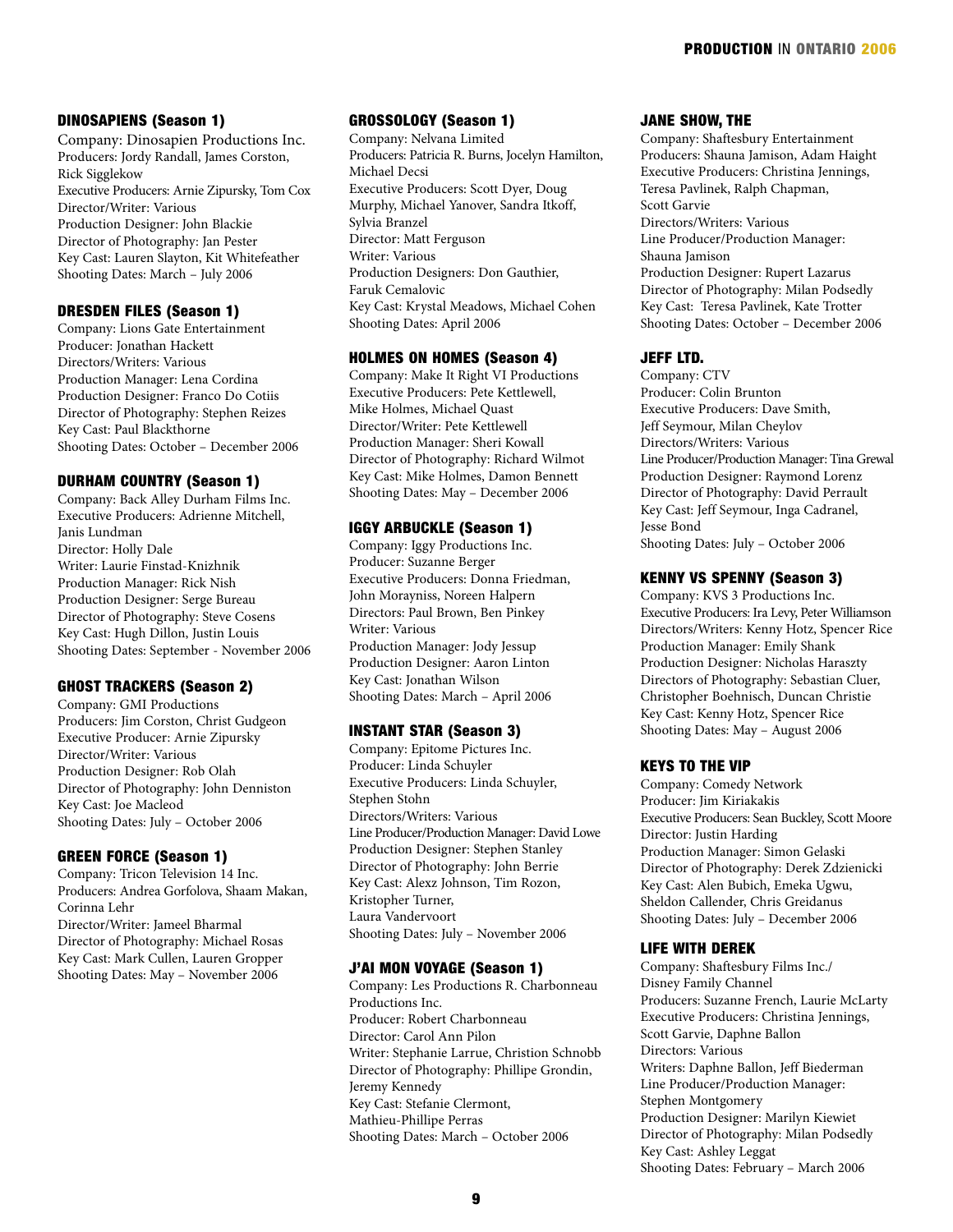## LITTLE MOSQUE ON THE PRAIRIE

Company: Canadian Broadcasting Corporation (CBC) Producers: Susan Flanders Alexander Executive Producers: Clark Donnelly, Mary Darling, Michael Snook Director: Michel Kennedy Writer: Zarqa Nawaz Line Producer/Production Manager: Colin Brunton Production Designer: Brendan Smith Director of Photography: Gerald Packer, Mark Dobrescu Key Cast: Carlo Rota, Zaib Shaikh, Sheila McCarthy Shooting Dates: November – December 2006

#### MANTRACKER (Season 2)

Company: Mantracker 2Productions Inc. Producers: Kristen Colle, Terra Renton Executive Producer/Director/Writer: Ihor Macijiwsky Director of Photography: Michael Schaffel, Eric Schurman Key Cast: Terry Grant Shooting Dates: July – October 2006

#### MAYDAY/DANGERS DANS LE CIEL IV

Company: NF(Mayday 4) Inc. Producers: John Vandervelde, Andre Barro, Glen Salzman, Katherine Buck, Greg Lanning Directors/Writers: Various Production Designers: Brian Rice, Ricardo Barcelo Directors of Photography: Camir Chytil, Russell Gienapp Key Cast: Stephen Bogaert, Jonathan Aris Shooting Dates: June – December 2006

#### MISS BG (Season 2)

Company: Miss BG 2 Productions Inc. Producers: Kevin Gillis, Robert Rea Executive Producers: Ira Levy, Peter Williamson Director: Phillippe Vidal Writer: Various Key Cast: Nissae Isen Shooting Dates: March – November 2006

## MONSTER WARRIORS (Season 2)

Company: YTV Producers: Andre Czernohorsky, Barbara Patten Executive Producers: Wilson Coneybeare, Michael Lekes Directors/Writers: Various Production Manager/ Line Producer: Bill Marks Production Designers: Phillip Craig, Craig Harris Director of Photography: Jason Webber Key Cast: Jared Keeso, Mandy Butcher, Lara Amersey, Yani Gellman Shooting Dates: October – December 2006

#### MY PARENT'S HOUSE (Season 3)

Company: My Parent's House Productions Inc. Producer: Maria Armstrong Executive Producer: Catherine Fogarty Director: Catherine Fogarty Writer: Matt Hoos Director of Photography: Colin Evans Key Cast: Andrika Lawren, Emmanuel Belliveau Shooting Dates: September – December 2006

#### NATURALLY SADIE

Company: Decode Entertainment Producer: Kevin May Executive Producer: Brent Piaskoski Directors/Writers: Various Production Manager: Elizabeth Young Production Designer: Brian Verhoog Director of Photography: Mitchell Ness Key Cast: Charlotte Arnold Shooting Dates: January – February 2006

#### NEWLYWED NEARLY DEAD (Season 1)

Company: NWND Inc. Producer: Jessica Wright Executive Producer: Guy O'Sullivan Director/Writer: Various Key Cast: Gary Direnfeld Shooting Dates: July – October 2006

#### OPENING SOON: BY DESIGN (Season 2)

Company: Red Apple Entertainment Producer: Dana Speers Executive Producer: Rachel Low Directors: Karen Pinker, Craig Moffit Writer: Dana Speers Production Manager: Simon Watts Director of Photography: Stefan Randstrom Key Cast: Colleen Friesendorf Shooting Dates: April – December 2006

#### PROPERTY VIRGINS (Seasons 1 and 2)

Company: NF(Property) Inc. Executive Producers: John Vandervelde, Glen Salzman, Andre Barro, Katherine Buck, Simon Lloyd, Phillip Whelan Directors/Writers: Various Production Manager: Paul Wilson Directors of Photography: Kenneth Ng, Colin Evans, Jennifer Polo Key Cast: Sandra Rinomato Shooting Dates: March – December 2006

#### PROTESTANT REVOLUTION (Season 1)

Company: Prorev Productions Inc. Producers: Joseph Maxwell, David Brady Executive Producer: Alan Clements Director: Christopher Rowley Writer: Tristram Hunt Production Designer: Tim Luke Directors of Photography: Michael Carling, Martin Julian Key Cast: Tristram Hunt Shooting Dates: April – June 2006

#### PUNCHED UP I

Company: Indivisual Productions Inc. Producer: Karen Hawes Executive Producer: Allan Novak Director: Ian MacDonald Writer: Jennifer Kennedy Production Designers: Deborah Burgess, Kerri Wylie Directors of Photography: Christopher Romeike, Geoff Lackner, Stephen Chung Key Cast: Pat Thornton, Matt Baram Shooting Dates: July – November 2006

#### REAL X MEN, THE

Company: Bird Plane Productions Inc. Producer/Director/Writer: Robin Bicknell Executive Producer: Guy O'Sullivan Co-Producer: Elizabeth Trojan Director of Photography: Geoff Lackner Shooting Dates: November – December 2006

#### REGENESIS

Company: Shaftesbury Regenesis III Inc. Producer: Manny Danelon Executive Producers: Christina Jennings, Tom Chehak Directors/Writers: Various Production Manager: B.E. Sharp Production Designer: Sandra Kybartas Director of Photography: Michael Storey Key Cast: Peter Outerbridge Shooting Dates: August – December 2006

#### RENT A GOALIE

Company: Alliance Atlantis Producer: Christopher Szarka Executive Producers: Nicholas J. Gray, Christopher Bolton Director: T. W. Peacocke Writers: Graeme Manson, Christopher Bolton, Denis McGrath Production Manager: Noella Nesdoly Production Designer: Ian Brock Key Cast: Christopher Bolton Shooting Dates: January – February 2006

## RESTAURANT MAKEOVER (Season 3)

Company: Tricon Television 15 Inc. Producer: Andrea Gorfolova Associate Producer: Shaam Makan Director/Writer: Jameel Bharmal Director of Photography: Michael Rosas Key Cast: Cheri Stinson, Igor Shamraychuk, Meredith Heron, Glen Peloso Shooting Dates: February – December 2006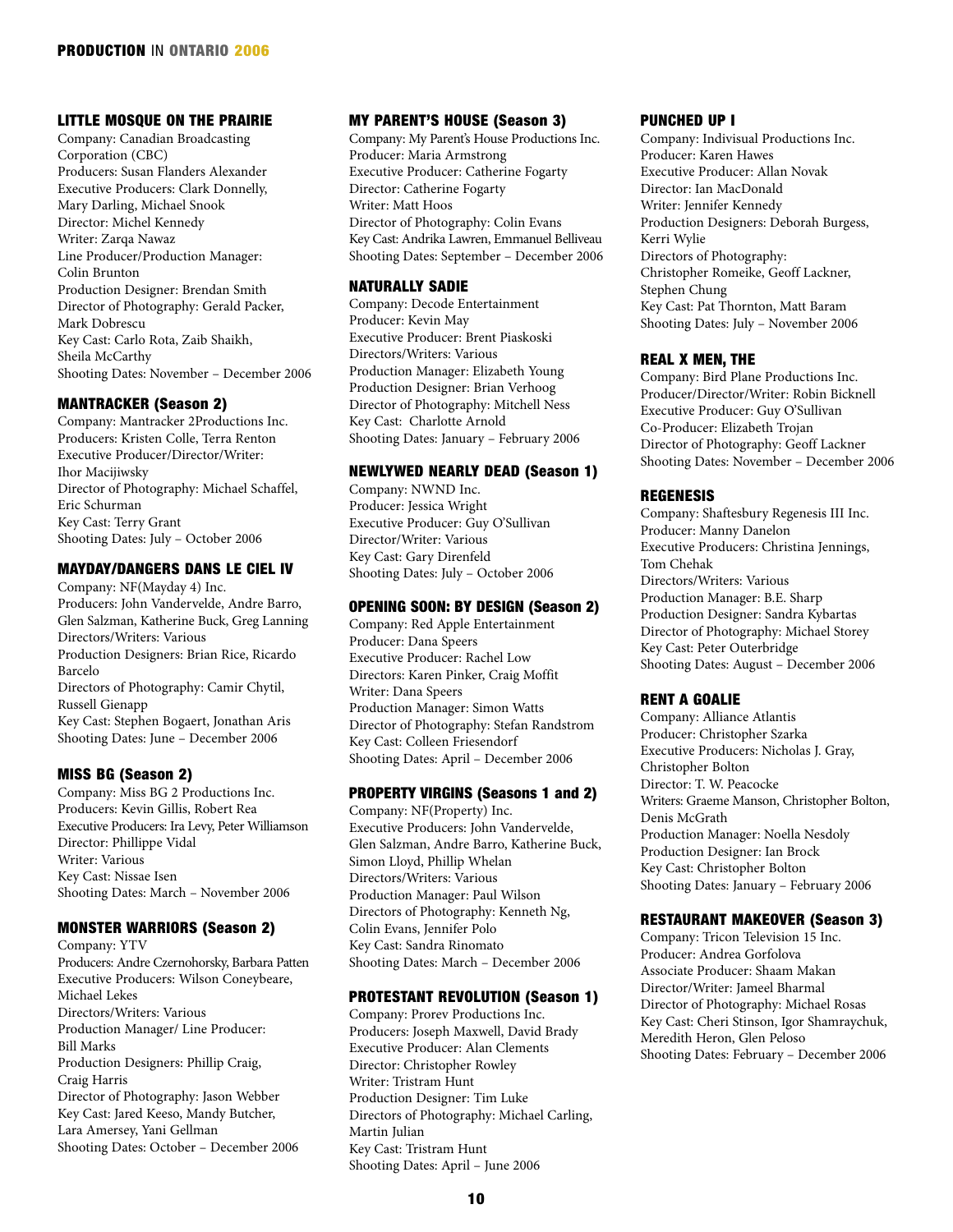## RICH BRIDE POOR BRIDE

Company: Alliance Atlantis/Buck Productions Producers: Jim Kiriakakis, Patricia Hollinger Executive Producer: Sean Buckley Director: Sean Buckley Writer: Mark Peacock Production Manager: Stephen Hickey Director of Photography: Chris Elias Key Cast: Willene Falconer Shooting Dates: July 2006 – January 2007

#### RUMOURS (Season 2)

Company: MZTV Rumours I Inc. Producers: Peter Hayman, Jocelyn Deschenes Executive Producer: Moses Znaimer Director: Eric Tessier Writers: Julien Barry, Isabelle Langlois, Arthur Holden Production Designer: Raymond Leriche Director of Photography: Laurent Beauchemin Key Cast: David Haydn Jones, Amy Price-Francis Shooting Dates: April – September 2006

#### RUNAWAY

Company: Sony Television/Canwest Global Producer: Lynn Raynor Director: Various Writer: Various Production Manager: David Till Production Designer: Ian Brock Director of Photography: Ron Stannet Key Cast: Donny Wahlberg, Leslie Hope, Dustin Milligan, Sarah Ramos, Nathan Gamble, Susan Floyd, Karen LeBlanc Shooting Dates: July – December 2006

## SARAH'S HOUSE (Season 1)

Company: SRH Productions Inc. Producer/Writer/Key Cast: Sarah Richardson Executive Producer/Writer: Michael Prini Director/Writers: Various Directors of Photography: David Bradshaw, Ryan Coxworthy Key Cast: Thomas Smythe Shooting Dates: July - December 2006

#### SAVE US FROM OUR HOUSE (Season 2)

Company: Retrofit II Productions Inc. Executive Producer/Director: Scott Clark McNeil Director of Photography: Rob Garrard Key Cast: Hina Khan, Dylan Gervais Shooting Dates: February – November 2006

## SECRET WORLD OF OG, THE (Season 1)

Company: Long Shot Partners Inc. Producer: Nicole St. Pierre Executive Producers: Geoff Hart, Richard Lorway, Frank Taylor, Dulcie Clark, Janet Confiant, Gregory Bierbaum Director: Paul Schibli Production Manager: Nancy Bisonette Director of Photography: Jason Young Key Cast: Danielle McKinnon Shooting Dates: March – June 2006

#### SLINGS AND ARROWS (Season 3)

Company: The Movie Network Producers: Sari Friedland, Niv Fishman Director: Peter Wellington Writers: Susan Coyne, Bob Martin, Mark McKinney Production Manager: Sari Friedland Production Designer: Kathleen Climie Director of Photography: Rudolf Blahacek Key Cast: Paul Gross Shooting Dates: January – February 2006

#### SONS OF BUTCHER (Season 2)

Company: Gentle Art Productions II Inc. Producer: Max Smith Executive Producer: David Smith Director: Karl Dipelino Writers/Key Cast: Max Smith, David Dunham, Trevor Ziebarth, Jay Ziebarth Production Designer: Jason Diesbourg Directors of Photography: Peter Wilshire, Brad Cauthard Shooting Dates: February – May 2006

#### STATE WITHIN, THE

Company: Shaftesbury Entertainment Producers: Patrick Cassavetti, Grainne Marmion Executive Producer: Jessica Pope Directors: Michael Offr, Daniel Percival Writers: Lizzie Mickery, Daniel Percival Production Manager: Brian Gibson Production Designer: Sandra Kybartas Director of Photography: David Perrault Key Cast: Sharon Gless<br>Shooting Dates: Apr April – July 2006

#### SURVIVORMAN (Season 2)

Company: Survivorman II Productions Inc. Executive Producer/Writer: David Brady Director/Director of Photography/Key Cast: Les Stroud

Shooting Dates: November – December 2006

#### TANK WORKSHOP (Season 1)

Company: Battle Vision Inc. Producers: John Moores, Christopher Gagosz, Kip Spidell Executive Producer: Stephen Ellis Director: P.J. Naworynskil Writer: Christopher Gagosz Production Manager: Sharla Bonneville Director of Photography: Anton Van Rooyen Key Cast: Andrew Pifko Shooting Dates: January – May 2006

#### THIS IS EMILY YEUNG

Company: Sinking Ship Productions / Marble Media Producers: Matt Bishop, J. J. Johnson, Blair Powers, Executive Producers: Mark Bishop, Matt Hornburg Director: J. J. Johnson Writer: J. J. Johnson Production Manager: Sarah James Key Cast: Emily Yeung Shooting Dates: January – June 2006

#### THIS IS WONDERLAND

Company: CBC Executive Producers: Michael Prupas, George F. Walker, Bernie Zukerman Directors/Writers: Various Production Manager/ Line Producer: Thom J. Pretak Production Designer: Peter Emmink Director of Photography: Gerald Packer Key Cast: Cara Pifko, Michael Riley Shooting Dates: January – February 2006

#### 'TIL DEATH DO US PART

Company: Court TV/Global TV Producer: Kevin Lafferty Executive Producer: Ken Hanes Directors/Writers: Various Production Manager: Victoria Harding Production Designer: Bill Layton Director of Photography: Yuri Yakiviw Key Cast: John Waters Shooting Dates: October – December 2006

#### TOTAL DRAMA ISLAND (Season 1)

Company: Camp TV Productions Inc. Producer: George Elliott Executive Producers: Tom McGillis, Jennifer Pertsch, Brian Irving Directors: Tod Kaufman, Mark Thornton Writers: Various Production Designer: Martin Smith Shooting Dates: March – November 2006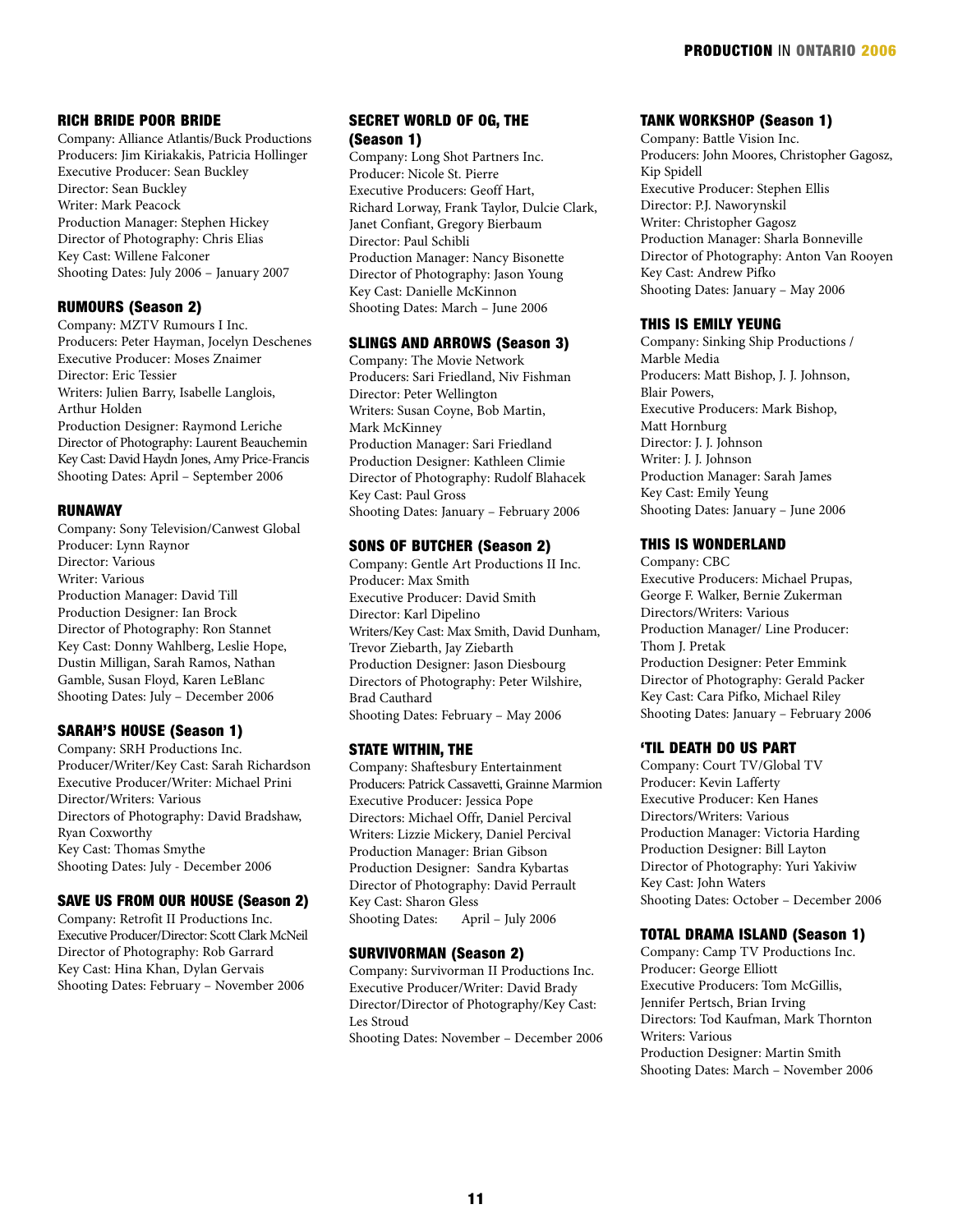## TRIBUTE: The Next Best Thing (Season 1)

Company: Tribute TNBT Productions Inc. Producer/Director: Michelle Metivier Executive Producer/Director: Allison Grace Writers: Michael Lavoie, Andrew Kaufman Production Manager: Aaron Barnett Director of Photography: Scott Brown Shooting Dates: December 2006

## TRIPLE SENSATION (Season 1)

Company: Triple Sensation I Productions Inc. Producers: Sari Friedland, Alex Ganetakos Executive Producers: Garth Drabinsky, Sandy Pearl Director: Shelagh O'Brien Writers: Alex Ganetakos, Sandy Pearl Production Designer: Debra Hanson Director of Photography: Bentley Miller Key Cast: Cynthia Dale, Sergio Trujillo Shooting Dates: November – December 2006

## TUDORS, THE

Company: PA Tudors Inc. Producers: James Flynn, Sheila Hockin Executive Producers: Gary Howsam, Steve Shill, Tim Bevan, Eric Fellner, Michael Hirst, Morgan O'Sullivan, Benjamin Silverman Directors: Various Writer: Michael Hirst Production Manager: Seamus McInerney Production Designer: Tom Conroy Director of Photography: Ousama Rawi Key Cast: Jonathan Rhys Meyers, Sam Neill Shooting Dates: May 2006

## UNCLE JOE'S CARTOON PLAYHOUSE

Company: UJCP I Productions Inc. Producer: Daniel Hawes Directors/Writers: Various Production Designers: Tara Blair, Ariel Villaverde Key Cast: Joe Flaherty, Dwayne Hill Shooting Dates: November – December 2006

## URBAN LEGENDS (Season 1)

Company: NF(Legends) Inc. Producer: John Vandervelde, Andre Barro Executive Producer: Glen Salzman, Katherine Buck, David Tibballs, Philip Whelan Director: Various Writer: Stewart Williams Production Manager: Tara Jan Directors of Photography: Christopher Romeike, Jason Webber, Anton Van Rooyen Shooting Dates: June – July 2006

## WEDDING SOS (Season 1)

Company: Next Film Productions Inc. Producers: John Vandervelde, Andre Barro Executive Producers: Glen Salzman, Katherine Buck Director/Writer: Kelly O'Keefe Shooting Dates: May 2006

## WEIRD YEARS (Season 1)

Company: Lenz Entertainment Inc. Producer: Peter Moss Executive Jack Lenz, Clint Eland Director: Jerry Popowich Writer: Various Key Cast: Cal Dodd Shooting Dates: June – December 2006

## WILKINSONS, THE

Company: Frances Films II Inc. Producer: Angela Donald Executive Producers: Henry Less, Elizabeth Federer-Less Directors: Henry Less, David Hoffert, Phyllis Ellis Writer: Adriana Maggs Key Cast: Steve Wilkinson, Christine Wilkinson Shooting Dates: July – November 2006

## ZERO HOUR (Season 3)

Company: Next Film Productions Inc. Producers: John Vandervelde, Glen Salzman Executive Producers: Stephen Hunter, Andre Barro, Greg Lanning, Simon Berthon Directors/Writers: Various Production Designers: Ricardo Barcelo, Brian Rice Director of Photography: Jean-Pierre St. Louis Key Cast: Ben Johnson Shooting Dates: May – October

## TELEVISION PILOTS

## ALTAR BOY GANG

Company: Canadian Broadcasting Corporation (CBC) Producers: Julia Sereny, Jennifer Kawaja, Brent Barclay Director: Kelly Makin Line Producer/Production Manager: Avi Federgreen Production Designer: Peter Cosco Shooting Dates: August – September 2006

## BORDER, THE

Company: White Pine Pictures Executive Producers: Peter Raymont, Lindalee Tracey Supervising Producer: Brian Dennis Director: John Fawcett Writer: Janet Maclean Production Manager: Maribeth Daley Production Designer: Benno Tutter Director of Photography: Gavin Smith Key Cast: James McGowan, Lauren Collins Shooting Dates: October 2006

## CALL, THE

Company: The Call Productions Inc. Executive Producers: Bernard Zuckerman, Michael Prupas Director: Jerry Ciccoritti Writers: Peter Smith, Greg Spottiswood Production Manager: Ted Miller Production Designer: Peter Emmink Director of Photography: Gerald Packer Key Cast: Jim Mezon, Booth Savage, Karen Robinson, Jim Allodi, Mike Shara, Stefanie Von Pfetten Shooting Dates: October 2006

## DARK ROOM, THE

Company: Slanted Wheel Entertainment/CBC Producer: Jamie Paul Rock Executive Producers: Jon Slan, A.P. Kelley, Francesca Palozzi Director: Bruce McDonald Writers: A.P. Kelley, Francesa Palozzi Production Manager: Brian Gibson Production Designer: Rob Gray Key Cast: Kate Trotter, Robin Dunne, Sandrine Holt Shooting Dates: November – December 2006

## LEFT COAST

Company: Mulmer Left Coast Productions Inc. Producers: Michael Chechik, Michael McGowan Director/Writer: Michael McGowan Production Designer: Matthew Budgeon Director of Photography: Henry Chan Key Cast: Cameron Bancroft, Alexia Fast Shooting Dates: October - November 2006

## M.V.P.

Company: Screen Door Productions/CBC Producer: Mary Young Leckie Executive Producer: Heather Haldane Director: T.W. Peacocke Writer: Kent Staines Line Producer/Production Manager: Lena Cordina Production Designer: Sean Breaugh Director of Photography: Glenn Warner Key Cast: Lucas Bryant, Megan Vincent Shooting Dates: June – July 2006